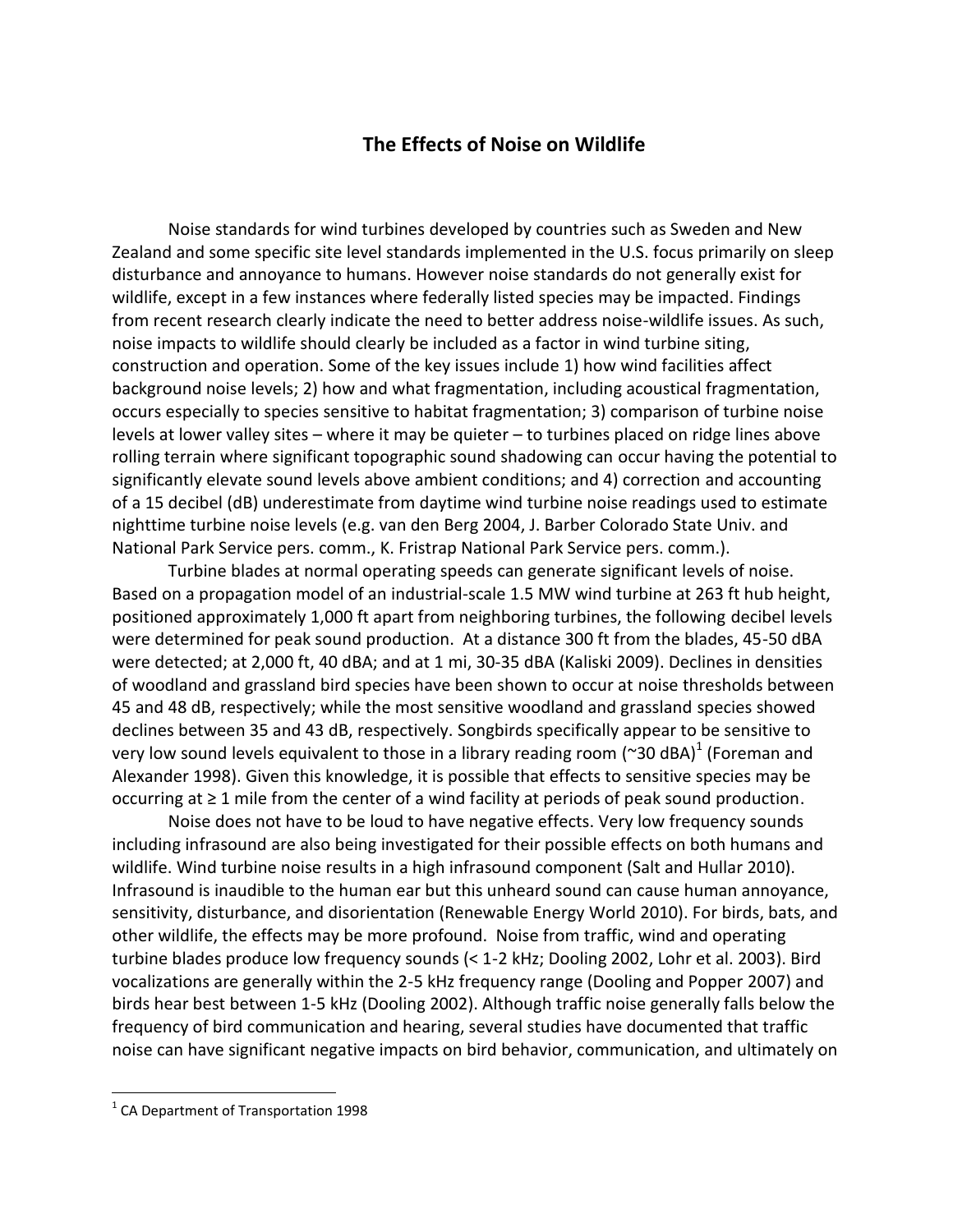avian health and survival (e.g., Lohr et al. 2003, Lengagne 2008, Barber et al. 2010). Whether these effects are attributable to infrasound effects or to a combination of other noise factors is not yet fully understood. However, given that wind-generated noise including blade turbine noise produces a fairly persistent, low frequency sound similar to that generated by traffic noise (Lohr et al. 2003: Dooling 2002), it is plausible that wildlife effects from these two sound sources could be similar.

A bird's inability to detect turbine noise at close range may also be problematic. For the average bird in a signal frequency of 1-4 kHz, noise must be 24-30 dB above the ambient noise level in order for a bird to detect it. As noted above, turbine blade and wind noise frequencies generally fall below the optimal hearing frequency of birds. Additionally, by the inverse square law the sound pressure level decreases by 6 dB with every doubling of distance. Therefore, although the sound level of the blade may be significantly above the ambient wind noise level and detectable by birds at the source, as the distance from the source increases and the blade noise level decreases toward the ambient wind noise level, a bird may lose its ability to detect the blade and risk colliding with the moving blade. A bird approaching a moving blade under high wind conditions may be unable to see the blade due to motion smear, and may not hear the blade until it is very close – if it is able to hear it at all (Dooling 2002). Another concern involves the effect of ambient noise on communication distance and an animal's ability to detect calls. For effects to birds, this can mean 1) behavioral and/or physiological effects, 2) damage to hearing from acoustic over-exposure, and 3) masking of communication signals and other biologically relevant sounds (Dooling and Popper 2007). Of the 49 bird species whose behavioral audibility curves and/or physiological recordings have been determined, Dooling and Popper (2007) developed a conceptual model for estimating the masking effects of noise on birds. Based on the distance between birds and the spectrum level, bird communication was predicted to be "at risk" (e.g., at ~ 755 ft distance where noise was 20 dB), "difficult" (.e.g., at ~755 ft where noise was 25 dB) and "impossible" (e.g., at ~755 ft where noise was 30 dB). While clearly there is variation between species and there is no single noise level where onesize-fits-all, this masking effect of turbine blades is of concern and should be considered as part of the cumulative impacts analysis of a wind facility on wildlife. It must be recognized that noise in the frequency region of avian vocalizations will be most effective in masking these vocalizations (Dooling 2007).

Barber et al. (2010) assessed the threats of chronic noise exposure, focusing on grouse communication calls, urban bird calls, and other songbird communications. They determined that while some birds were able to shift their vocalizations to reduce the masking effects of noise, when shifts did not occur or were insignificant, masking could prove detrimental to the health and survival of wildlife (Barber et al. 2010). Although much is still unknown in the real world about the masking effects of noise on wildlife, the results of a physical model analyzing the impacts of transportation noise on the listening area<sup>2</sup> of animals resulted in some significant findings. With a noise increase of just 3 dB – a noise level indentified as "just perceptible to humans" – this increase corresponded to a 50% loss of listening area for wildlife (Barber et al. 2010). Other data suggest noise increases of 3 dB to 10 dB correspond to 30% to

 $\overline{\phantom{a}}$ 

 $^2$  The listening area is the active space of vocalization in which animals search for sounds (Barber et al. 2010).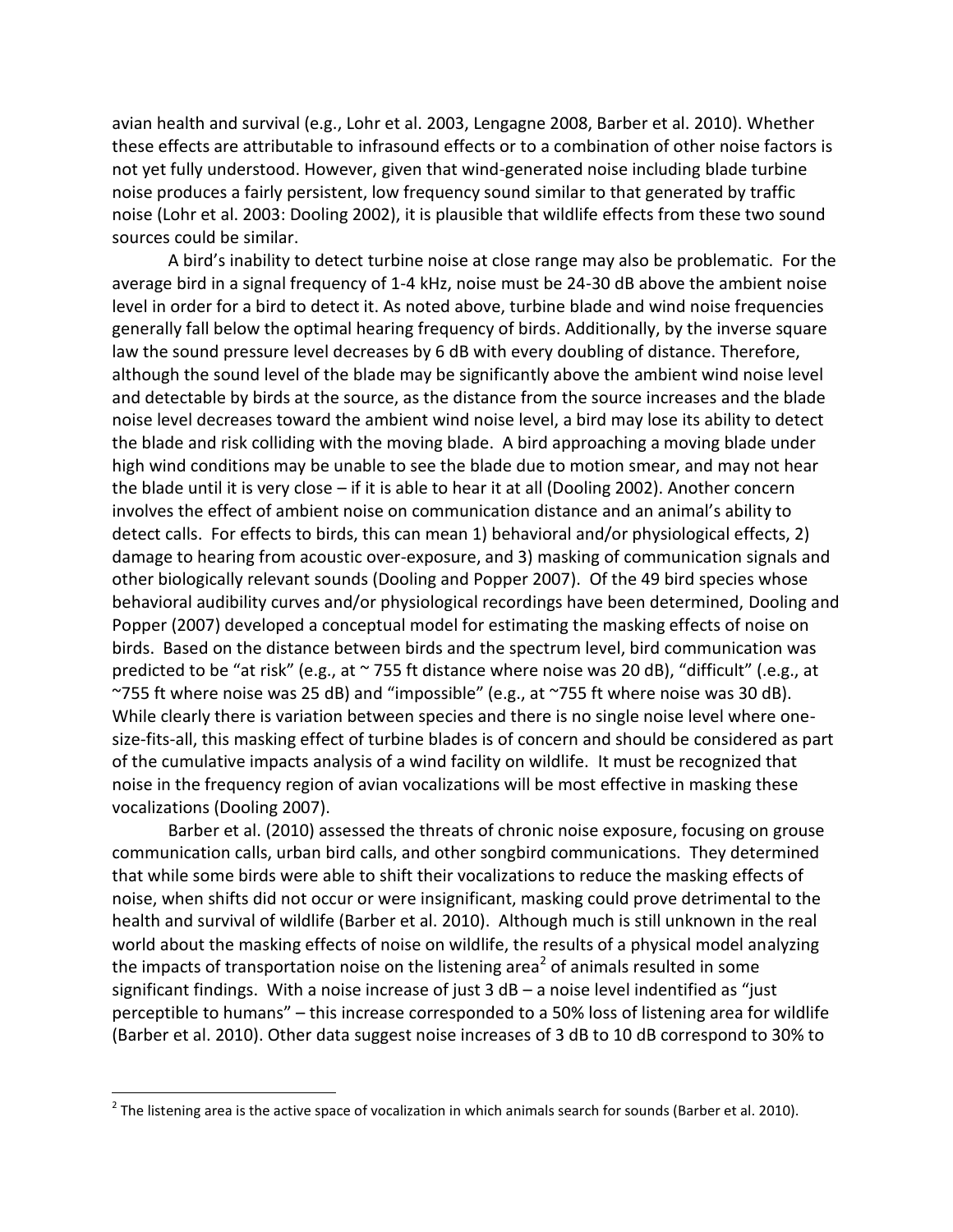90% reductions in alerting distances<sup>3</sup> for wildlife, respectively (Barber et al. 2010). Impacts of noise could thus be putting species at risk by impairing signaling and listening capabilities necessary for successful communication and survival.

Swaddle and Page (2007) tested the effects of environmental noise on pair preference selection of Zebra Finches. They noted a significant decrease in females' preference for their pair-bonded males under high environmental noise conditions. Bayne et al. (2008) found that areas near noiseless energy facilities had a total passerine density 1.5 times greater than areas near noise-producing energy facilities. Specifically, White-throated Sparrows, Yellow-rumped Warblers, and Red-eyed Vireos were less dense in noisy areas. Habib et al. (2007) found a significant reduction in Ovenbird pairing success at compressor sites (averaging 77% success) compared to noiseless well pads (92%). Quinn et al. (2006) found that noise increases perceived predation risk in Chaffinches, leading to increased vigilance and reduced food intake rates, a behavior which could over time result in reduced fitness. Francis et al. (2009) showed that noise alone reduced nesting species richness and led to a different composition of avian communities. While they found that noise disturbance ranged from positive to negative, responses were predominately negative.

Schaub et al. (2008) investigated the influence of background noise on the foraging efficiency and foraging success of the greater mouse-eared bat, a model selected because it represents an especially vulnerable group of gleaning bats that rely on their capability to listen for prey rustling sounds to locate food. Their study clearly found that traffic noise, and other sources of intense, broadband noise deterred bats from foraging in areas where these noise were present presumably because these sounds masked relevant sounds or echos the bats use to locate food.

Although there are few studies specifically focused on the noise effects of wind energy facilities on birds, bats and other wildlife, scientific evidence regarding the effects of other noise sources is widely documented. The results show, as documented in various examples above, that varying sources and levels noise can affect both the sending and receiving of important acoustic signaling and sounds. This also can cause behavioral modifications in certain species of birds and bats such as decreased foraging and mating success and overall avoidance of noisy areas. The inaudible frequencies of sound may also have negative impacts to wildlife. Given the mounting evidence regarding the negative impacts of noise – specifically low frequency levels of noise such as those created by wind turbines on birds, bats and other wildlife, it is important to take precautionary measures to ensure that noise impacts at wind facilities are thoroughly investigated prior to development. Noise impacts to wildlife must be considered during the landscape site evaluation and construction processes. As research specific to noise effects from wind turbines further evolves these findings should be utilized to develop technologies and measures to further minimize noise impacts to wildlife.

 $\overline{\phantom{a}}$ 

 $^3$  The alerting distance is the maximum distance at which a signal can be heard by an animal and is particularly important for detecting threats (Barber et al. 2010).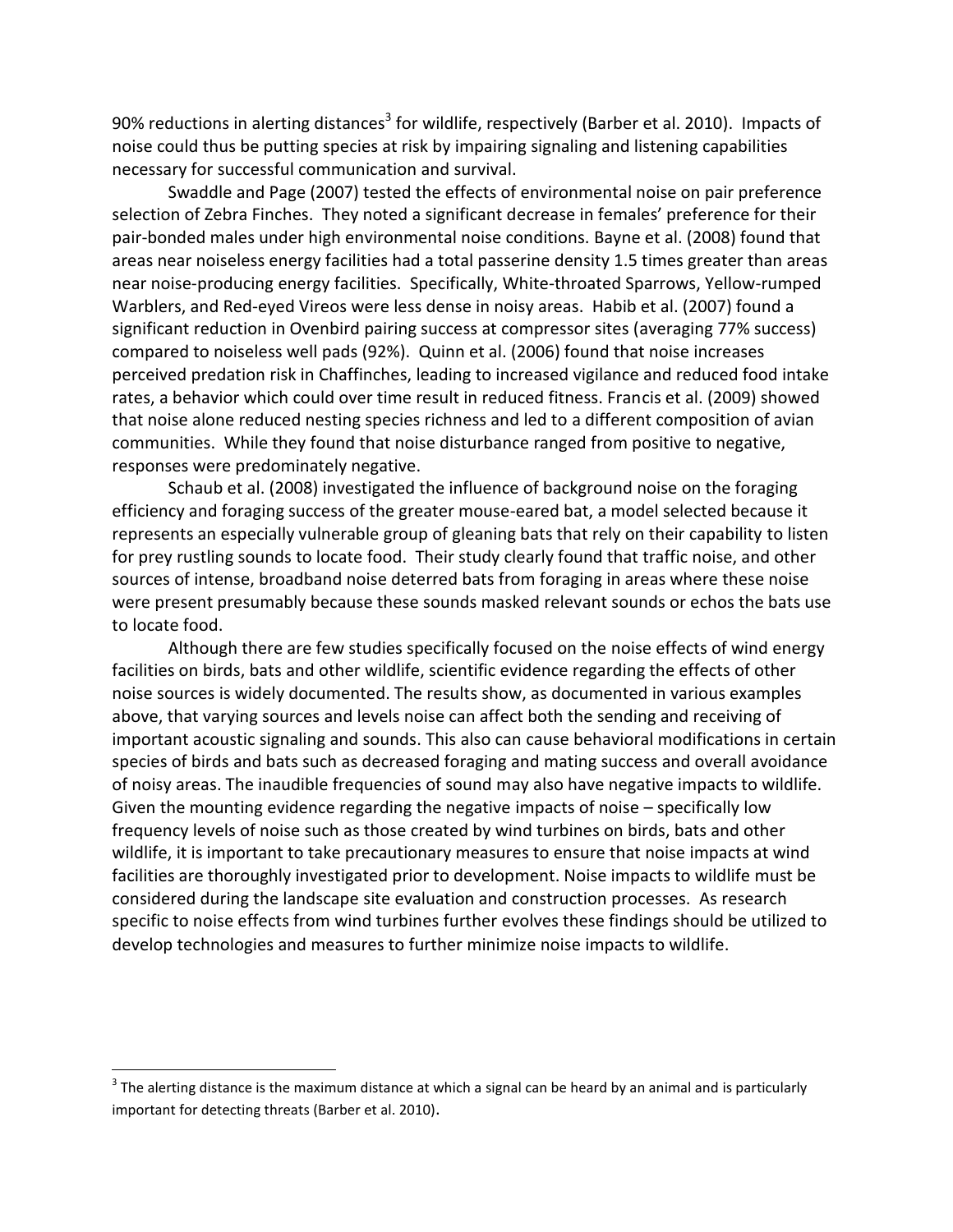## **REFERENCES:**

- Barber, J.R., K.R. Crooks, and K. Fristrup. 2010. The costs of chronic noise exposure for terrestrial organisms. Trends Ecology and Evolution 25(3): 180–189. Available at: <http://www.sciencedirect.com/>
- Bayne, E.M., L. Habib and S. Boutin. 2008. Impacts of Chronic Anthropogenic Noise from Energy-Sector Activity on Abundance of Songbirds in the Boreal Forest. Conservation Biology 22(5) 1186-1193. Available at: [http://oz.biology.ualberta.ca/faculty/stan\\_boutin/uploads/pdfs/Bayne%20etal%202008](http://oz.biology.ualberta.ca/faculty/stan_boutin/uploads/pdfs/Bayne%20etal%202008%20ConBio.pdf) [%20ConBio.pdf](http://oz.biology.ualberta.ca/faculty/stan_boutin/uploads/pdfs/Bayne%20etal%202008%20ConBio.pdf)
- California Department of Transportation, Technical Noise Supplemental, A Technical Supplement to the Traffic Noise Analysis Protocol, October 1998. Available at: <http://www.dot.ca.gov/hq/env/noise/pub/Technical%20Noise%20Supplement.pdf>
- Dooling, R. 2002. *Avian Hearing and the Avoidance of Wind Turbines*. National Renewable Energy Laboratory, NREL/TP-500-30844. 83 p. Available at: <http://www.nrel.gov/wind/pdfs/30844.pdf>
- Dooling R. J., and A. N. Popper. 2007. The effects of highway noise on birds**.** Report to the California. Department of Transportation, contract 43AO139. California Department of Transportation, Division of Environmental Analysis, Sacramento, California, USA. Available at: [http://www.dot.ca.gov/hq/env/bio/files/caltrans\\_birds\\_10-7-2007b.pdf](http://www.dot.ca.gov/hq/env/bio/files/caltrans_birds_10-7-2007b.pdf)
- Foreman, Richard T.T. and L.E. Alexander. 1998. Roads and their major ecological effects. Annual Review of Ecological Systems 29: 207-231. Available at: [http://pracownia.org.pl/pliki/roads\\_and\\_their\\_major\\_ecological\\_effects.pdf](http://pracownia.org.pl/pliki/roads_and_their_major_ecological_effects.pdf)
- Francis, C.D., C.P. Ortega and A. Cruz. 2009. Noise Pollution Changes Avian Communities and Species Interactions. Current Biology, in press, doi: 10.1016/j.cub.2009.06.052. Available at[: http://www.sciencedirect.com/](http://www.sciencedirect.com/)
- Habib, L, E.M. Bayne and S. Boutin. 2007. Chronic industrial noise affects pairing success and age structure of ovenbirds *Seiurus aurocapilla.* Journal of Applied Ecology 44: 176-184. Available at: [http://oz.biology.ualberta.ca/faculty/stan\\_boutin/ilm/uploads/pdfs/Habib%20etal%202](http://oz.biology.ualberta.ca/faculty/stan_boutin/ilm/uploads/pdfs/Habib%20etal%202007%20JAE.pdf) [007%20JAE.pdf](http://oz.biology.ualberta.ca/faculty/stan_boutin/ilm/uploads/pdfs/Habib%20etal%202007%20JAE.pdf)
- Kaliski, K. 2009. Calibrating Sound Propagation Models for Wind Power Projects, State of the Art in Wind Siting Seminar, October. National Wind Coordinating Collaborative.